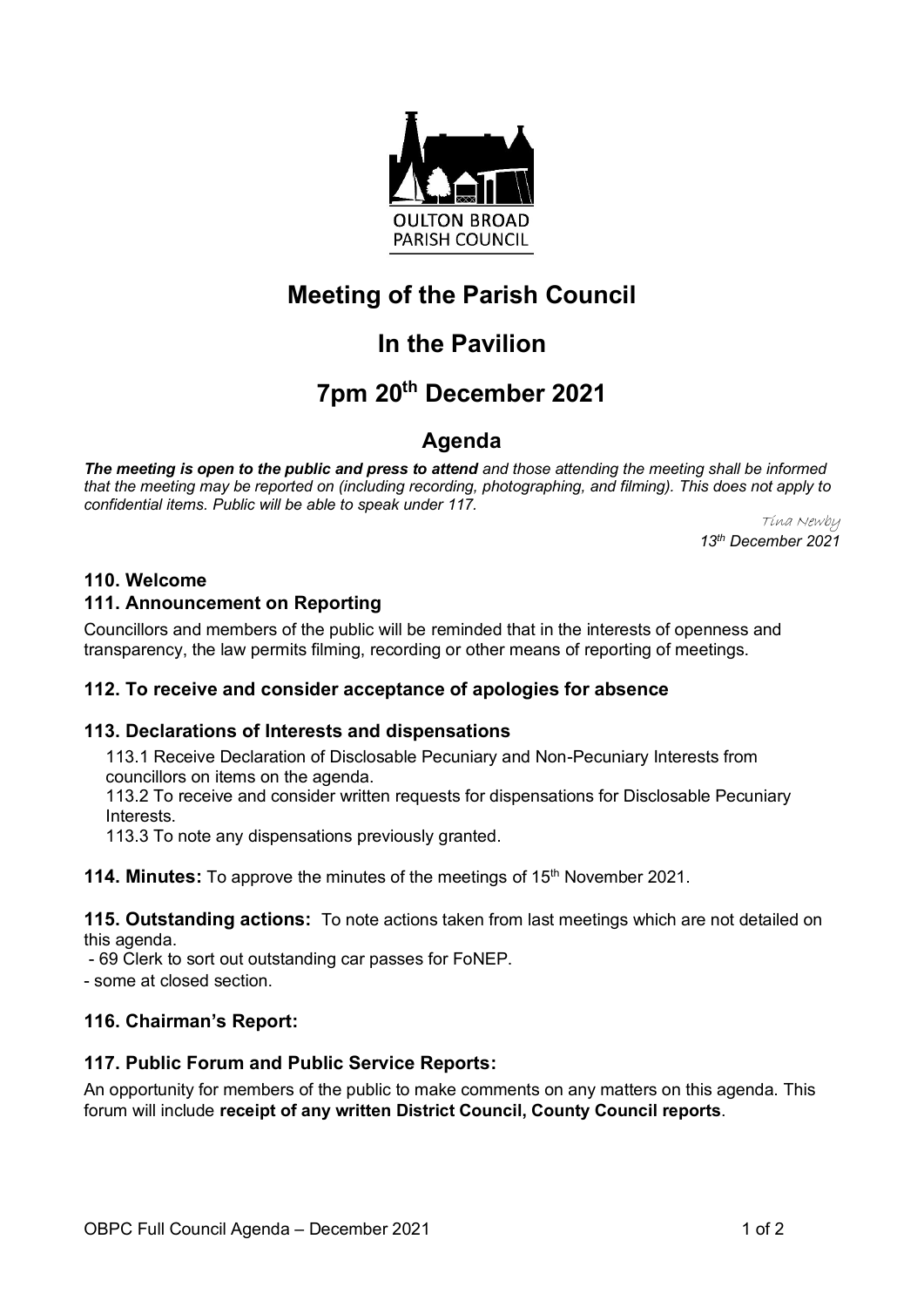**118. To receive an update from FoNEP and agree any necessary action:**

**119. To receive an update on the works being undertaken for FoNEP workshop and agree additional quotes:**

**120. To receive an update on the Gateway to the Broads 5 year plan:**

**121. To receive an update on the new office and agree any action:**

**122. To approve the additional expense for the Sheds 1 – 7 fire safety system and agree any action:**

**123. To ratify the Personnel Committees decision for the appointment of the Administration Assistant and agree any action:**

**124 To receive an update on the repair work needed for OBWSC and agree any action:**

**125. To receive an update on the TCV visit to Monckton Avenue and agree any action:**

**126. To agree the budget for 2022-2023:**

**127. To receive an update on the migration of the OBPC emails and agree a way forward:**

**128. To approve the payments for this month and in between meetings:**

**129. To note the reconciliations of the bank statements outstanding this financial year:**

**130. To update Councillors on any meetings relating to Parish since last meeting:**

**131. To discuss any health and safety issues relating to the Parish and agree any action:**

**132. To note any correspondence received since last meeting:**

**133. Items for the next Agenda:**

**To note date of next Council Meeting and Committee Meetings: Planning 17th January** 2022 6pm, Finance Committee 2<sup>nd</sup> February 2022 6pm, Full Council 17<sup>th</sup> January 2022 7pm. NEP Trust 10<sup>th</sup> January 2022 7pm Virtual meetings, Events and Tourism virtual meetings 13<sup>th</sup> January 2022.

**134. To resolve that under the Public Bodies (Admission to Meetings) Act 1960, the public be excluded from the Meeting on the grounds that publicity would be prejudicial to public interest by reason of the confidential nature of the business to be transacted:**

To discuss assets and agree any action: